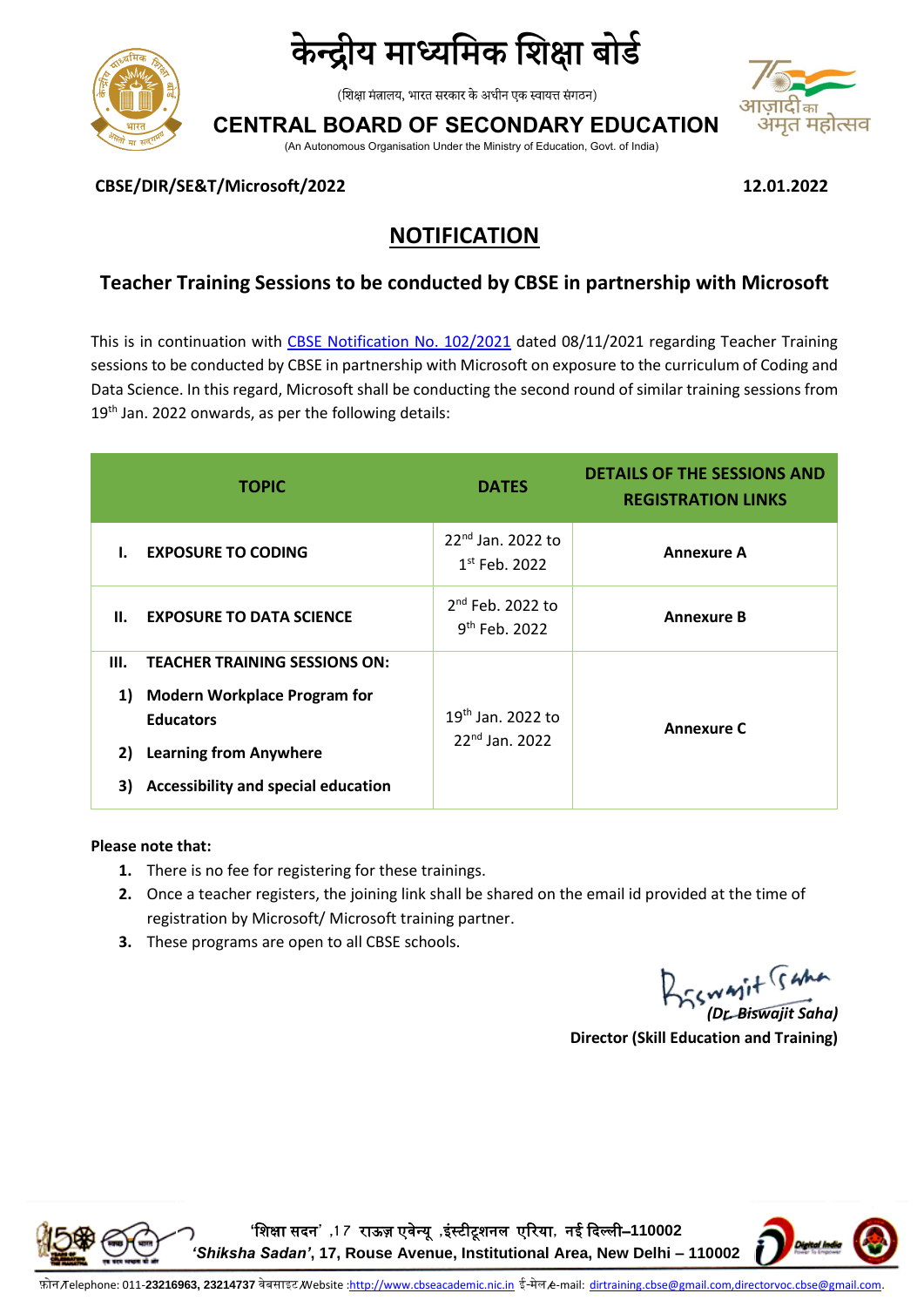

# केन्द्रीय माध्यमिक शिक्षा बोर्ड

(शिक्षा मंत्रालय, भारत सरकार के अधीन एक स्वायत्त संगठन)



**CENTRAL BOARD OF SECONDARY EDUCATION**

(An Autonomous Organisation Under the Ministry of Education, Govt. of India)

## **Copy to the respective Heads of Directorates, Organizations and Institutions as indicated below with a request to disseminate the information to all the schools under their jurisdiction:**

- 1. The Commissioner, Kendriya Vidyalaya Sangathan, 18, Institutional Area, Shaheed Jeet Singh Marg, Delhi - 110016.
- 2. The Commissioner, Navodaya Vidyalaya Samiti, B-15, Sector-62, Institutional Area, Noida 201309.
- 3. The Director of Education, Directorate of Education, Govt. of NCT of Delhi, Old Secretariat, Delhi 110054
- 4. The Director of Public Instructions (Schools), Union Territory Secretariat, Sector 9, Chandigarh 160017
- 5. The Director of Education, Govt. of Sikkim, Gangtok, Sikkim 737101
- 6. The Director of School Education, Govt. of Arunachal Pradesh, Itanagar 791 111
- 7. The Director of Education, Govt. of Andaman & Nicobar Islands, Port Blair 744101
- 8. The Director, Central Tibetan School Administration, ESSESS Plaza, Community Centre, Sector 3, Rohini.
- 9. The Secretary, Sainik Schools Society, Room No.101, D-1 Wing, Sena Bhawan, New Delhi-110001
- 10. The Additional Director General of Army Education, A Wing, Sena Bhawan, DHQ, PO, New Delhi 110001
- 11. The Secretary AWES, Integrated Headquarters of MoD (Army), FDRC Building No. 202, Shankar Vihar (Near APS), Delhi Cantt – 110010
- 12. The Secretary Eklavya Model Residential Schools (EMRS), Ministry of Tribal Affairs, Government of India.
- 13. The Chairman, Odisha Adarsha Vidyalaya Sangathan, N-1/9, Near Doordarshan Kendra, PO Sainik School Nayapalli, Bhubaneswar, Odisha-751005.
- 14. The Deputy Secretary to Chairman, CBSE for kind information of the Chairman, CBSE
- 15. All the Heads of Department of the Board.
- 16. All the Regional Directors/Regional Officers/Head-COEs, CBSE with the request to send this circular to all the Heads of the affiliated schools of the Board in their respective regions for compliance.
- 17. Head (Media & Public Relations), CBSE
- 18. Assistant Secretary (IT), CBSE, Rouse Avenue with the request to upload this notification on the CBSE Academic website.
- 19. Incharge, Hindi Cell, CBSE HQ for Hindi Translation of this notification.

#### **Director (Skill Education and Training)**

**'**शिक्षा सदन**' ,1 7** राऊज़ एवेन्यू **,**इंस्टीटूिनल एररया**,** नई ददल्ली–**110002**  *'Shiksha Sadan'***, 17, Rouse Avenue, Institutional Area, New Delhi – 110002**

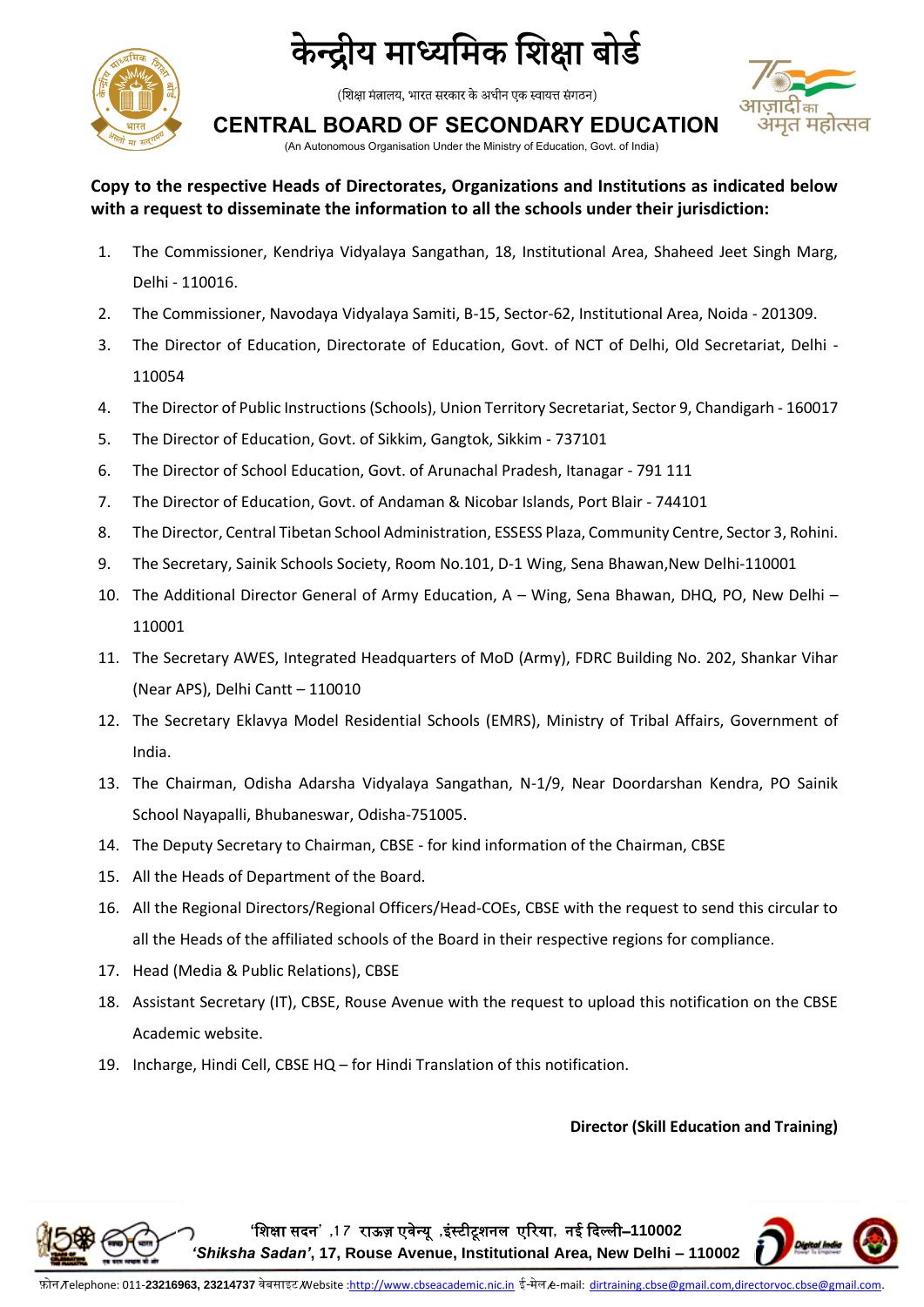





**CENTRAL BOARD OF SECONDARY EDUCATION**

(An Autonomous Organisation Under the Ministry of Education, Govt. of India)

*Annexure A*

# **EXPOSURE ON CODING CURRICULUM**

Exposure to Coding Curriculum is being built through Teacher Training Sessions with support from Microsoft from **22nd Jan. 2022 to 1st Feb. 2022** as per the schedule below.

| <b>Coding Sessions (Jan-Feb 2022)</b>               |                                                                           |                          |  |
|-----------------------------------------------------|---------------------------------------------------------------------------|--------------------------|--|
| Date & Time                                         | <b>Session Title</b>                                                      | <b>Registration Link</b> |  |
| 24.01.2022<br>$(3:00$ PM - 5:00 PM)                 | Introduction to Coding & Minecraft & Make Code                            |                          |  |
| 25.01.2022<br>$(3:00$ PM - 4:00 PM)                 | Algorithms and Variables using Block Coding                               | <b>Coding Part A</b>     |  |
| 26.01.2022<br>$(3:00 \text{ PM} - 4:00 \text{ PM})$ | Control with Conditionals; Conditional in Depth                           |                          |  |
| 27.01.2022<br>$(3:00 \text{ PM} - 4:00 \text{ PM})$ | Loops using Block Coding; Get Creative with Loops                         |                          |  |
| 28.01.2022<br>$(3:00$ PM - 4:00 PM)                 | Sequencing with Block Coding                                              |                          |  |
| 29.01.2022<br>$(3:00 \text{ PM} - 4:00 \text{ PM})$ | <b>Functions</b>                                                          | <b>Coding Part B</b>     |  |
| 31.01.2022<br>$(3:00 \text{ PM} - 4:00 \text{ PM})$ | Hello World with Code; Arrays and Collections;<br>Programming with Arrays |                          |  |
| 01.02.2022<br>$(3:00$ PM - 4:00 PM)                 | <b>Advanced Sequencing</b>                                                |                          |  |

#### **For any further query or feedback, the schools may contact**

■ Microsoft Partners[: niti@cyberdictiontechnology.com](mailto:niti@cyberdictiontechnology.com) or [phani@k12activityacademy.com](mailto:phani@k12activityacademy.com)

**'**शिक्षा सदन**' ,1 7** राऊज़ एवेन्यू **,**इंस्टीटूिनल एररया**,** नई ददल्ली–**110002**  *'Shiksha Sadan'***, 17, Rouse Avenue, Institutional Area, New Delhi – 110002**

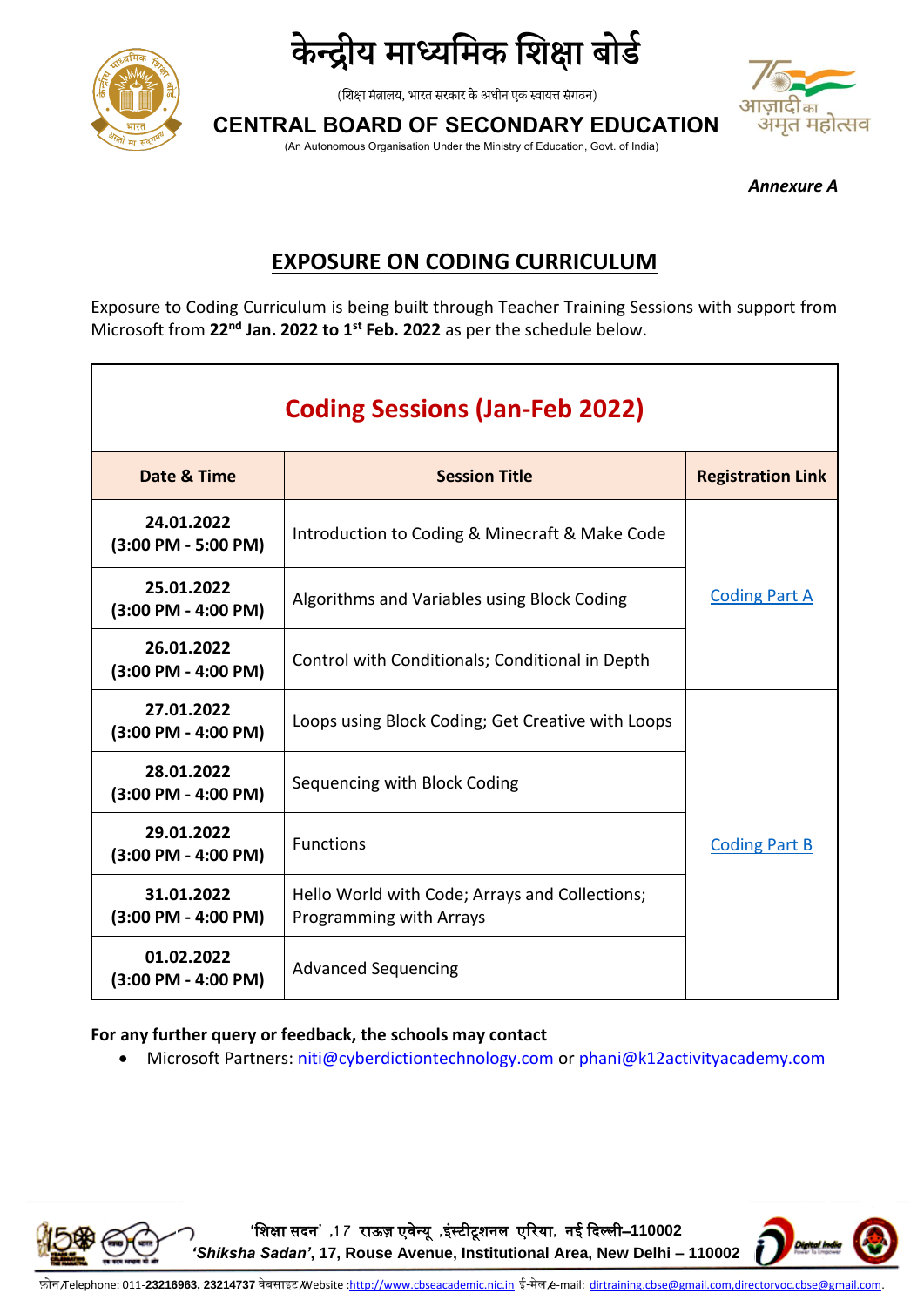



**CENTRAL BOARD OF SECONDARY EDUCATION**

(An Autonomous Organisation Under the Ministry of Education, Govt. of India)

*Annexure B*

# **EXPOSURE ON DATA SCIENCE CURRICULUM**

Exposure on Data Science Curriculum is being built through Teacher Training Sessions with support from Microsoft from **2 nd Feb, 2022 to 9th Feb, 2022 from 3 PM to 4 PM**

| <b>Data Science Sessions (Feb 2022)</b>             |                                                                                                                           |                          |  |
|-----------------------------------------------------|---------------------------------------------------------------------------------------------------------------------------|--------------------------|--|
| Date & Time<br><b>Session Content</b>               |                                                                                                                           | <b>Registration Link</b> |  |
| 02.02.2022<br>$(3:00 \text{ PM} - 4:00 \text{ PM})$ | Introduction to Data and Data Science; Ethics in<br>Data Science and Data Governance                                      |                          |  |
| 03.02.2022<br>(3:00 PM - 4:00 PM)                   | Arranging and Collecting Data; Data Visualisation;<br>Use of Statistics in Data Science; Distributions in<br>Data Science |                          |  |
| 04.02.2022<br>(3:00 PM - 4:00 PM)                   | Identify Patterns; Data Merging; Assessing Data;<br>Forecasting on Data; Data Randomisation                               |                          |  |
| 05.02.2022<br>$(3:00 \text{ PM} - 4:00 \text{ PM})$ | Introduction to R Studio                                                                                                  | Data Science             |  |
| 07.02.2022<br>(3:00 PM - 4:00 PM)                   | Classification Algorithms; Regression Algorithms                                                                          |                          |  |
| 08.02.2022<br>(3:00 PM - 4:00 PM)                   | <b>Unsupervised Learning</b>                                                                                              |                          |  |
| 09.02.2022<br>(3:00 PM - 4:00 PM)                   | Projects in Data Sciences                                                                                                 |                          |  |

### **For any further query or feedback, the schools may contact**

• Microsoft Partner: [saffin@hypershiftinnov.onmicrosoft.com](mailto:saffin@hypershiftinnov.onmicrosoft.com)



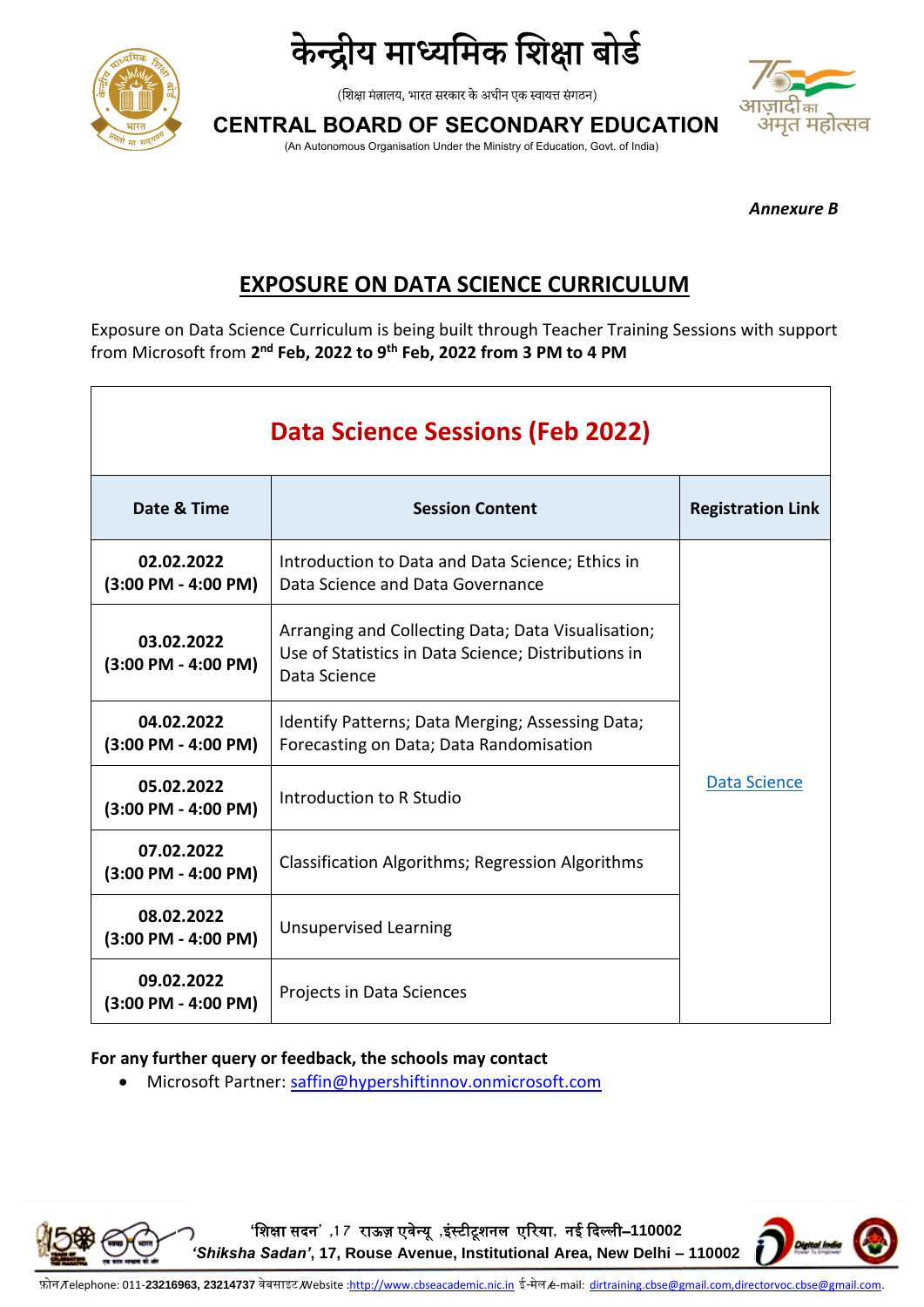



भमृत महोत्सव

**CENTRAL BOARD OF SECONDARY EDUCATION**

(An Autonomous Organisation Under the Ministry of Education, Govt. of India)

*Annexure C*

# **TEACHER TRAINING SESSIONS ON**

# **1. Modern Workplace Program for Educators**

| Date & Time                             | <b>Session Title</b>                                          | <b>Course</b>                                                                                                                                                                                                                                                                                      | <b>Registration Link</b> |
|-----------------------------------------|---------------------------------------------------------------|----------------------------------------------------------------------------------------------------------------------------------------------------------------------------------------------------------------------------------------------------------------------------------------------------|--------------------------|
| 19.01.2022<br>(11:00 AM -<br>$1:00$ PM) | <b>Modern</b><br>Workplace<br>Program for<br><b>Educators</b> | Learning, Math applications,<br>Language<br>Accessibility tools, OneDrive, OneNote, Sway,<br>Teams, Forms, AI in translator, Immersive<br>Reader, AI in Sway, Integrating meeting,<br>Assessments and AI in Forms, Handling virtual<br>sessions using MS Teams, Building interactive<br>classrooms | Modern<br>Workplace      |

**For any further query or feedback on this session, the schools may contact Microsoft Partner through email[: info@juanatech.com](mailto:info@juanatech.com)**

# **2. Learning from Anywhere**

| Date & Time                                  | <b>Session Title</b>             | <b>Course</b>                                                                                                                                                                                                                                                                                                                                                                            | <b>Registration Link</b>  |
|----------------------------------------------|----------------------------------|------------------------------------------------------------------------------------------------------------------------------------------------------------------------------------------------------------------------------------------------------------------------------------------------------------------------------------------------------------------------------------------|---------------------------|
| 21.01.2022<br>$(11:00 AM -$<br>$1:00$ PM $)$ | <b>Learning from</b><br>Anywhere | Hybrid Learning, Hosting online Classroom,<br>Share Presentation, Use digital whiteboard,<br>Interact with students with text, video and<br>audio, Recording of sessions, Making content<br>available for students for asynchronous<br>learning, How to create, submit and grade<br>assignments, How students can<br>work<br>collaboratively on documents, files<br>and<br>presentations | Learning from<br>Anywhere |

**For any further query or feedback on this session, the schools may contact Microsoft Partner through email[: events@depedagogics.com](mailto:events@depedagogics.com)**

# **3. Accessibility and special education: supporting equity in remote learning environment**

| Date & Time                           | <b>Session Title</b>                                                                                                          | <b>Course</b>                                                                                                                                                                                              | <b>Registration Link</b>                      |
|---------------------------------------|-------------------------------------------------------------------------------------------------------------------------------|------------------------------------------------------------------------------------------------------------------------------------------------------------------------------------------------------------|-----------------------------------------------|
| 22.01.2022<br>(11:00 AM -<br>1:00 PM) | <b>Accessibility and</b><br><b>Special Education:</b><br><b>Supporting Equity</b><br>in Remote Learning<br><b>Environment</b> | Inclusive and Personalised Classrooms to<br>support the diverse needs of students,<br>How to enable students with disabilities<br>to learn with ease and comfort, Tools that<br>support inclusive learning | Accessibility and<br><b>Special Education</b> |



**'**शिक्षा सदन**' ,1 7** राऊज़ एवेन्यू **,**इंस्टीटूिनल एररया**,** नई ददल्ली–**110002**  *'Shiksha Sadan'***, 17, Rouse Avenue, Institutional Area, New Delhi – 110002**